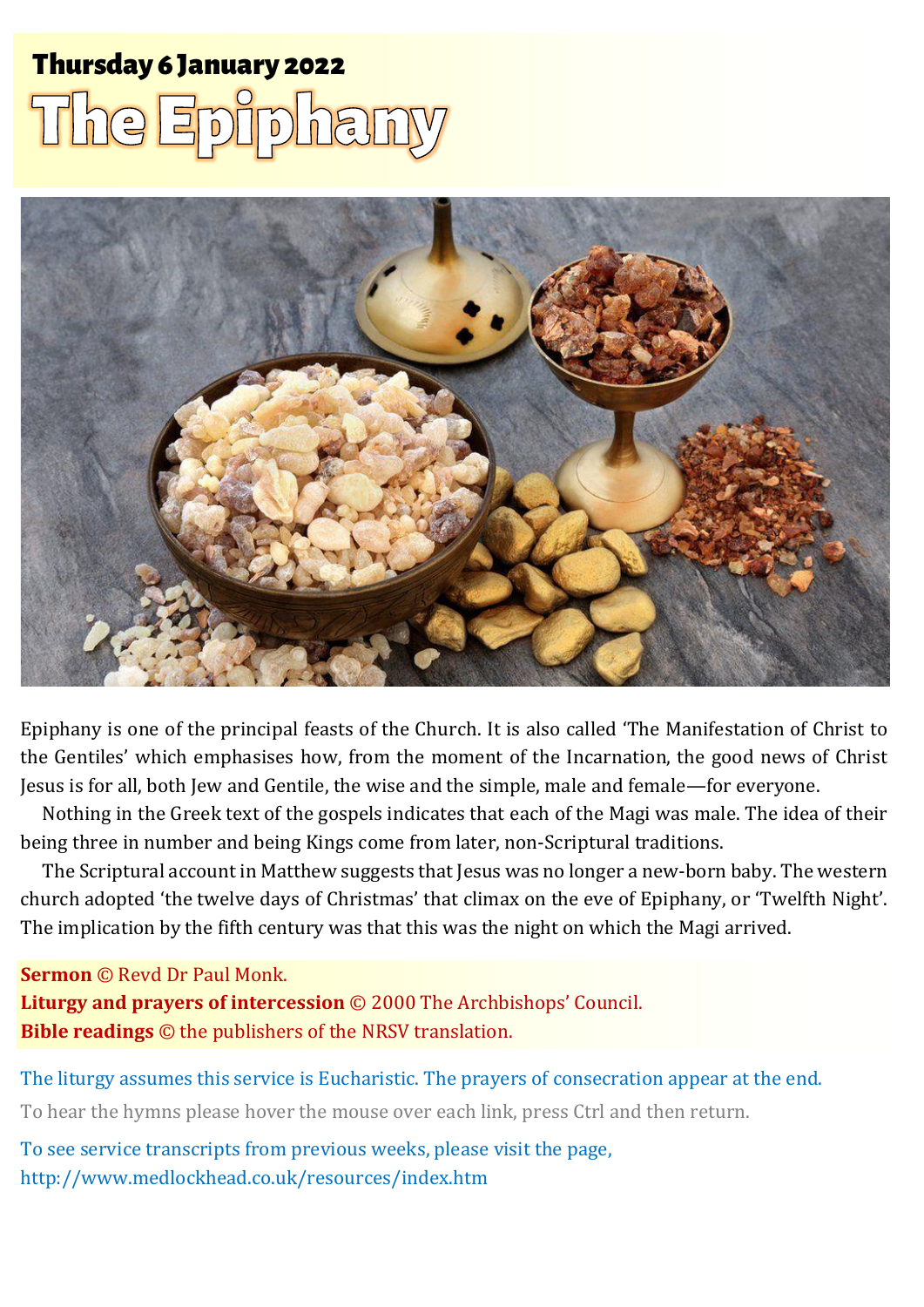#### **Introduction and welcome**

HYMN 1 **[We three kings](https://www.youtube.com/watch?v=5TrZB74DALs)** (please click on this link to hear the hymn) (or a **[different version](https://www.youtube.com/watch?v=I5HCVtkdcgw)**)

#### **The Welcome**

In the name of the Father, and of the Son, and of the Holy Spirit

All **Amen.**

The Lord be with you

All **And also with you.**

#### **The Preparation**

- All **Almighty God,**
	- **to whom all hearts are open, all desires known, and from whom no secrets are hidden: cleanse the thoughts of our hearts by the inspiration of your Holy Spirit, that we may perfectly love you, and worthily magnify your holy name; through Christ our Lord. Amen.**

Our Lord Jesus Christ said:

The first commandment is this:

'Hear, O Israel, the Lord our God is the only Lord.

You shall love the Lord your God with all your heart,

with all your soul, with all your mind,

and with all your strength.'

And the second is this: 'Love your neighbour as yourself.' There is no other commandment greater than these.

On these two commandments hang all the law and the prophets.

#### All **Amen. Lord, have mercy.**

By the mercies of God,

let us confess our sins and present our bodies as a living sacrifice, holy and acceptable to him,

which is our spiritual worship: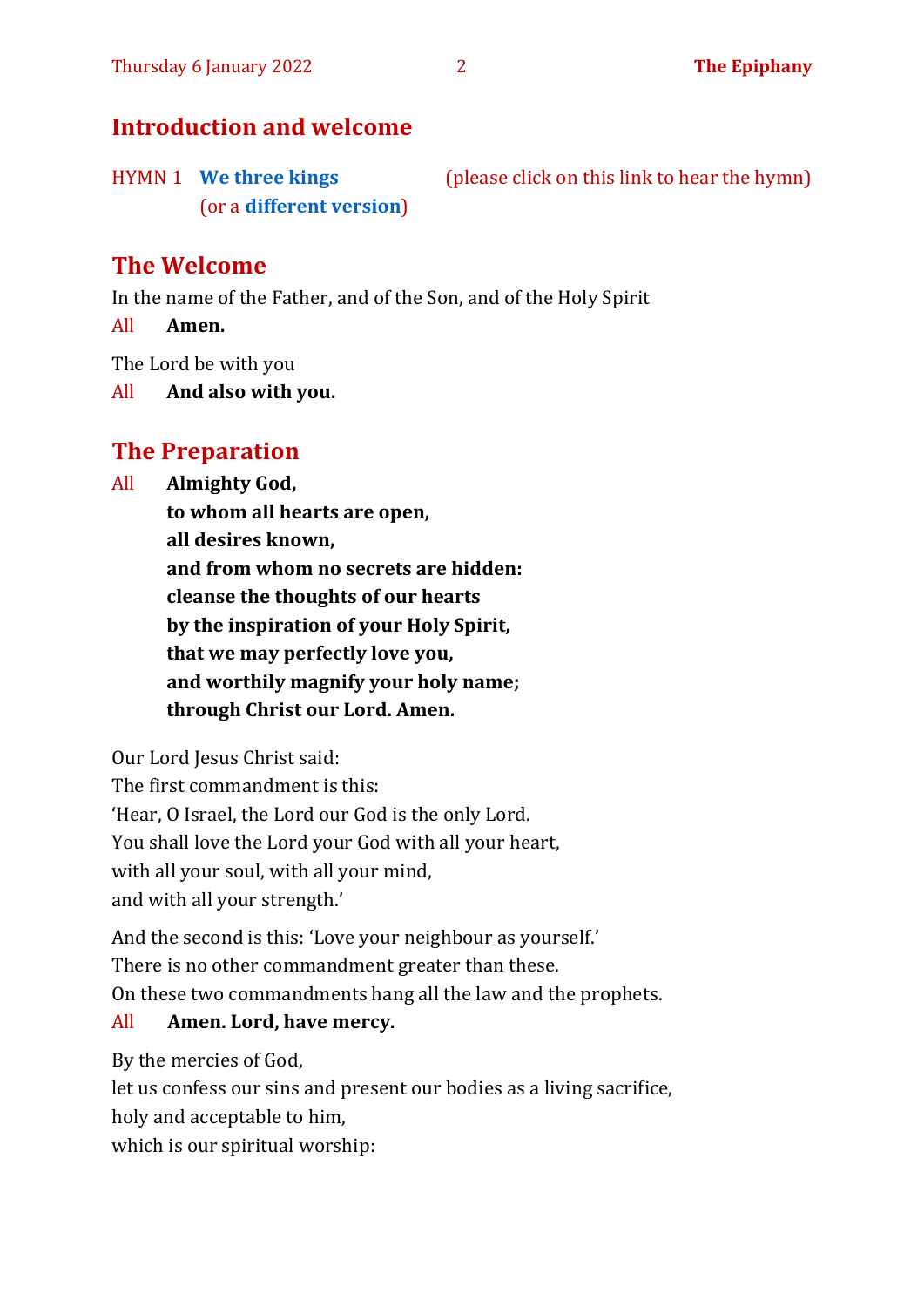All **Almighty God, our heavenly Father, we have sinned against you and against our neighbour in thought and word and deed, through negligence, through weakness, through our own deliberate fault. We are truly sorry and repent of all our sins. For the sake of your Son Jesus Christ, who died for us, forgive us all that is past and grant that we may serve you in newness of life to the glory of your name. Amen.**

Almighty God,

who forgives all who truly repent, have mercy upon you, pardon and deliver you from all your sins, confirm and strengthen you in all goodness, and keep you in life eternal; through Jesus Christ our Lord. All **Amen.**

### **The Gloria**

This Gloria is sung to the tune of 'Cwm Rhondda'. Click **[here](about:blank)** for the tune.

All **Glory be to God in Heaven, Songs of joy and peace we bring, Thankful hearts and voices raising, To creation's Lord we sing. Lord we thank you, Lord we praise you, Glory be to God our King: Glory be to God our King. Lamb of God, who on our shoulders, Bore the load of this world's sin; Only Son of God the Father, You have brought us peace within. Lord, have mercy, Christ have mercy,**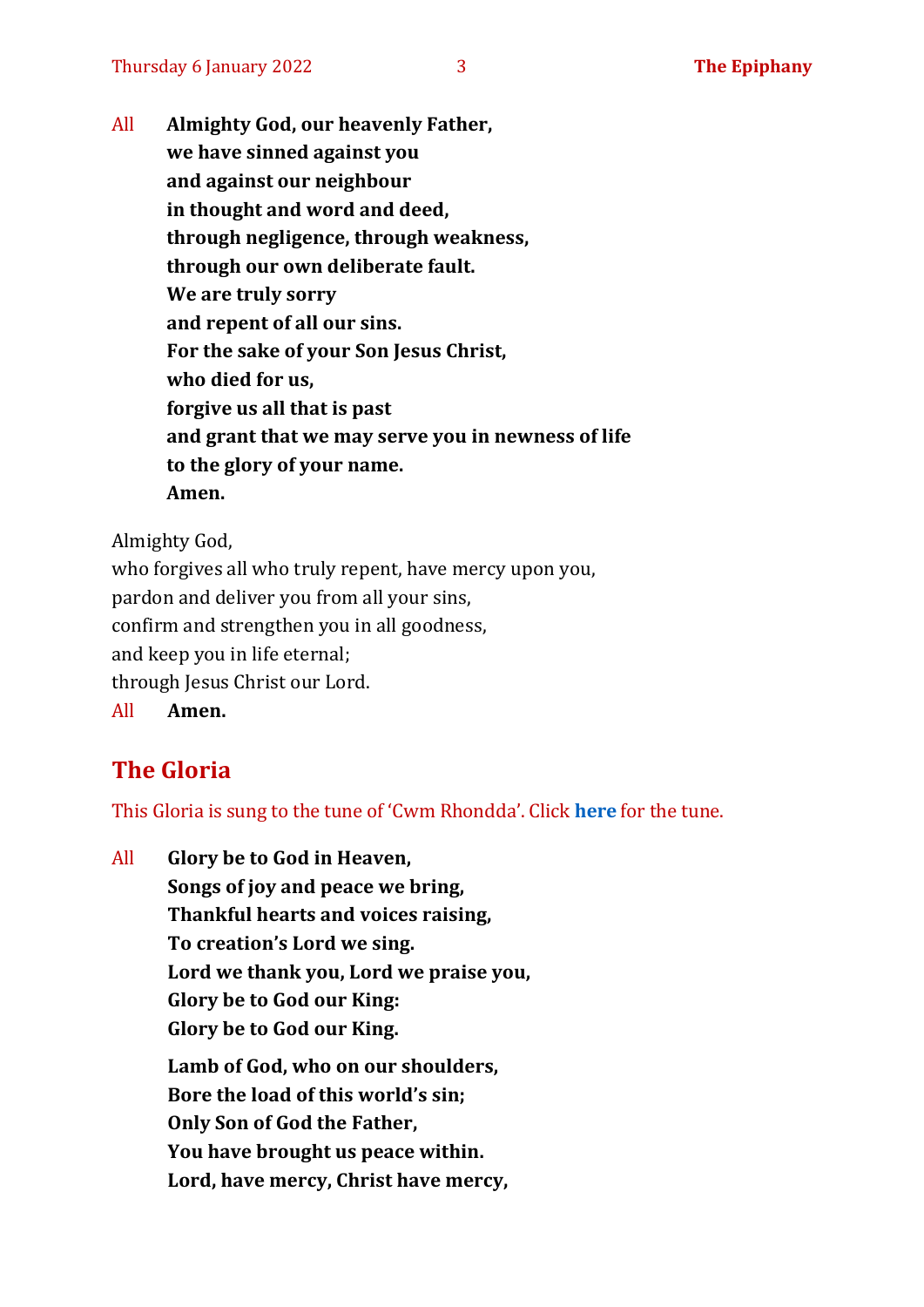**Now your glorious reign begin: Now your glorious reign begin.**

**You O Son of God are Holy, You we praise with one accord. None in heav'n or earth is like you, Only you are Christ the Lord. With the Father and the Spirit, Ever worshipped and adored: Ever worshipped and adored.**

#### **The Collect for Epiphany**

O God, who by the leading of a star manifested your only Son to the peoples of the earth: mercifully grant that we, who know you now by faith, may at last behold your glory face to face; through Jesus Christ your Son our Lord, who is alive and reigns with you, in the unity of the Holy Spirit, one God, now and for ever. All **Amen.**

#### **First reading**

A reading from the book of the Prophet Isaiah

Arise, shine; for your light has come, and the glory of the Lord has risen upon you. For darkness shall cover the earth, and thick darkness the peoples; but the Lord will arise upon you, and his glory will appear over you. Nations shall come to your light, and kings to the brightness of your dawn.

Lift up your eyes and look around; they all gather together, they come to you; your sons shall come from far away, and your daughters shall be carried on their nurses' arms. Then you shall see and be radiant; your heart shall thrill and rejoice, because the abundance of the sea shall be brought to you, the wealth of the nations shall come to you. A multitude of camels shall cover you, the young camels of Midian and Ephah; all those from Sheba shall come. They shall bring gold and frankincense, and shall proclaim the praise of the Lord. *Isaiah 60:1–6*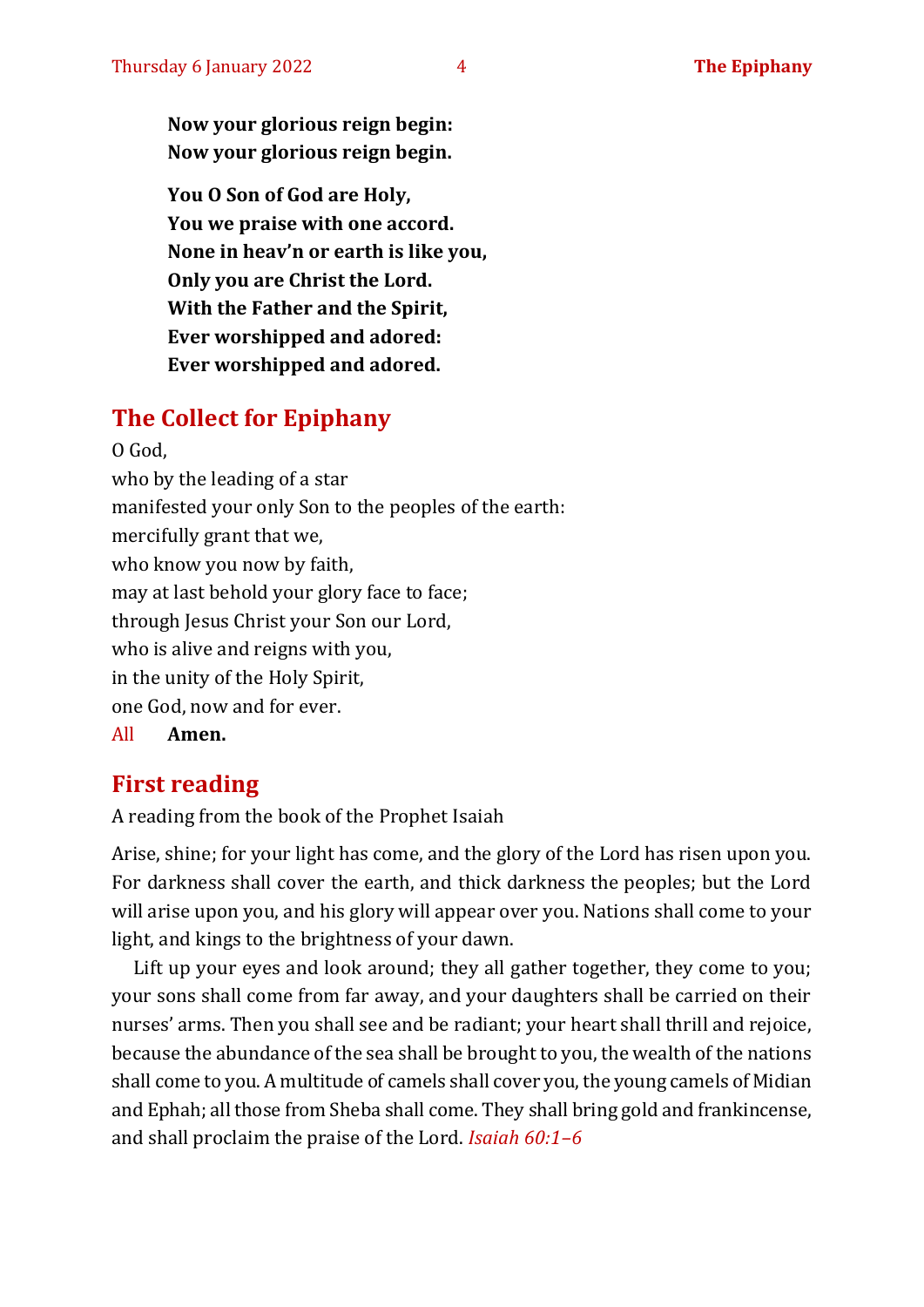This is the Word of the Lord

#### All **Thanks be to God.**

#### **Second reading**

A reading from St Paul's Letter to the Ephesians

This is the reason that I, Paul, am a prisoner for Christ Jesus for the sake of you Gentiles—for surely you have already heard of the commission of God's grace that was given me for you, and how the mystery was made known to me by revelation, as I wrote above in a few words, a reading of which will enable you to perceive my understanding of the mystery of Christ. In former generations this mystery was not made known to humankind, as it has now been revealed to his holy apostles and prophets by the Spirit: that is, the Gentiles have become fellow heirs, members of the same body, and sharers in the promise in Christ Jesus through the gospel.

Of this gospel I have become a servant according to the gift of God's grace that was given me by the working of his power. Although I am the very least of all the saints, this grace was given to me to bring to the Gentiles the news of the boundless riches of Christ, and to make everyone see what is the plan of the mystery hidden for ages in God who created all things; so that through the church the wisdom of God in its rich variety might now be made known to the rulers and authorities in the heavenly places. This was in accordance with the eternal purpose that he has carried out in Christ Jesus our Lord, in whom we have access to God in boldness and confidence through faith in him. *Ephesians 3:1–12*

This is the Word of the Lord

All **Thanks be to God.**

HYMN 2 **[Brightest and best](https://youtu.be/y5ACL94B4rM)** (please click on this link to hear the hymn)

### **Gospel reading**

Hear the Gospel of our Lord Jesus Christ according to Matthew

#### All **Glory to you O Lord.**

In the time of King Herod, after Jesus was born in Bethlehem of Judea, wise men from the East came to Jerusalem, asking, 'Where is the child who has been born king of the Jews? For we observed his star at its rising, and have come to pay him homage.' When King Herod heard this, he was frightened, and all Jerusalem with him; and calling together all the chief priests and scribes of the people, he inquired of them where the Messiah was to be born. They told him, 'In Bethlehem of Judea; for so it has been written by the prophet: "And you, Bethlehem, in the land of Judah,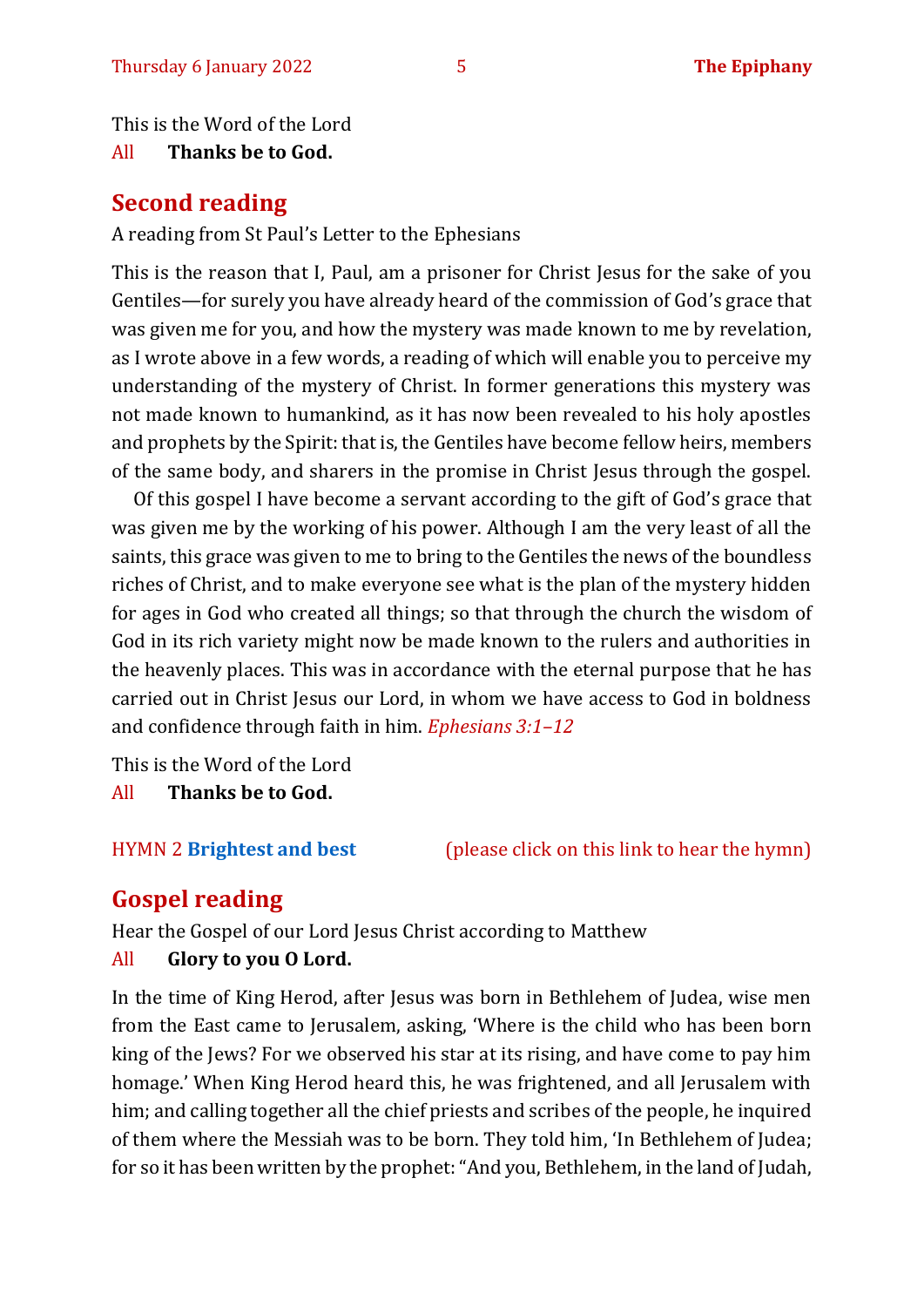are by no means least among the rulers of Judah; for from you shall come a ruler who is to shepherd my people Israel".'

Then Herod secretly called for the wise men and learned from them the exact time when the star had appeared. Then he sent them to Bethlehem, saying, "Go and search diligently for the child; and when you have found him, bring me word so that I may also go and pay him homage." When they had heard the king, they set out; and there, ahead of them, went the star that they had seen at its rising, until it stopped over the place where the child was. When they saw that the star had stopped, they were overwhelmed with joy. On entering the house, they saw the child with Mary his mother; and they knelt down and paid him homage. Then, opening their treasure chests, they offered him gifts of gold, frankincense, and myrrh. And having been warned in a dream not to return to Herod, they left for their own country by another road. *Matthew 2:1–12*

This is the Gospel of the Lord

#### All **Praise to you O Christ.**

#### **Sermon**

Today, being the Feast of the Epiphany, we remember today the three Magi.

We know next to nothing about the Magi. All we know is what they did rather than anything like a biography. Today's Gospel reading says they come from a distant land in response to a God-given sign of a star. When they found Jesus, they bowed down before of the infant Messiah, gave gifts … *and they worshipped him.*

From early times, the Church has described these anonymous worshippers as 'wise'. In the Bible, the words 'wise' and 'wisdom' usually occur in a moral context, so a wise person does what is right in God's sight while a 'foolish' person goes against God. That's why Proverbs tells us that foolish people do not believe in God. It also explains why Jesus insists a wise person will 'build their house on rock' which is a metaphor for building our lives on him rather than anything else.

We infer that the three Magi are wise *because* they worship when they encounter Jesus. And so should we. It is the right thing to do. But as soon as we ask what 'worship' entails we discover the word is nebulous and needs defining.

The word 'worship' literally means 'to give worth.' Again, this form of words needs more detail.

In 1988, the *Methodist Church* defined worship by saying,

At heart, worship is a statement of faith. We worship because we believe in a certain type of God. Worship is one way of saying that this God is both the source and the end of everything which we count as worthwhile; that God's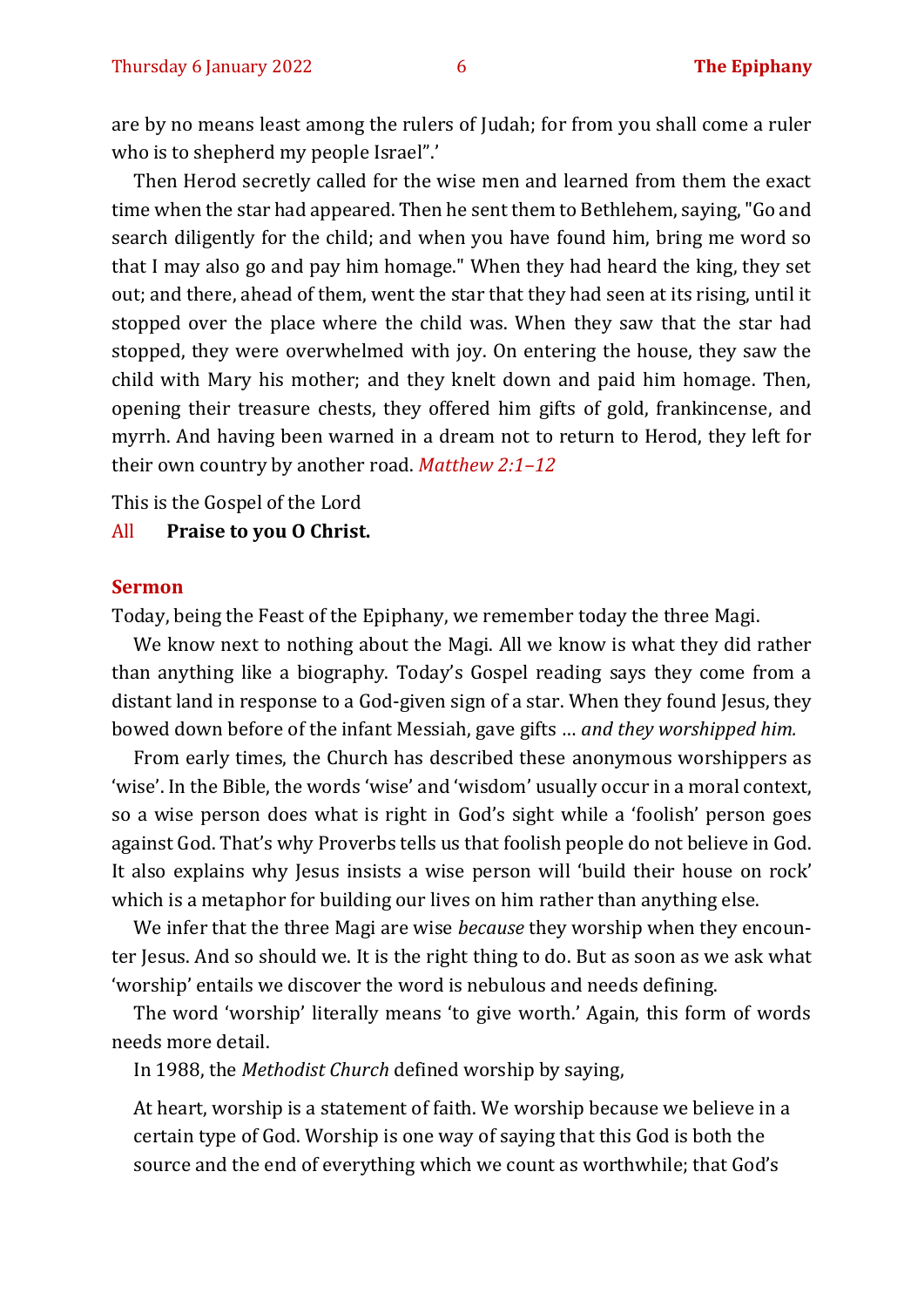existence in itself gives purpose, meaning and value to all life. Within this existence, we ourselves are constantly led towards truth and beauty, justice and holiness, love and peace; towards the fullness of the very life of God. When we recognise that we live within the riches of God, we live as deeply grateful people.

This long definition certainly helps. We can also learn much from Epiphany's three wise men. So, as we look at them, we see that worship is three things: worship is Gold. Worship is frankincense. And worship is myrrh.

Worship is Gold Worship is costly just like gold is costly. If we truly worship God, we will love the Lord our God with all of our heart, all of our strength, all of our soul, and with all of our mind. That is very costly. We will give God as much of our time as we can. We will not miss services of worship. We will not go a day without prayer that goes beyond a mere list of wants. We will never go a day without reading Holy Scripture. If we live in these ways, the costliness of our worship will show that God is more important than anything else.

In the Old Testament, worship also required sacrifice: people took lambs, goats, birds, produce from the land—anything—brought it to the temple to be blessed before they were sacrificed to God on the altar. Although we do not literally sacrifice animals, our worship should be sacrificial. God deserves nothing less.

Worship is Frankincense Today, we rarely deal with frankincense (or 'incense' as it is often called). Incense had two purposes in the Old Testament. Firstly, it was used for cleansing. If a lamb was to be sacrificed, it would probably harbour mites and lice in their fur. The smoke of the incense acted as a form of fumigation—a fragrant *Rentokil*. It was also a potent disinfectant. In the same way, our worship is an act of cleansing: we confess our sins before God in worship, and we ask to be allowed back into His holy presence.

The second use of incense used its smell: it was 'a smell, a fragrance pleasing to the Lord'. This phrase recurs through the books of Law in the Old Testament. The Scriptures liken the rising smoke of sweet-smelling incense to the prayers of the saints. True worship therefore places its focus on God, and He becomes the reason for our liturgy and coming together.

Worship is myrrh In the Middle East, Myrrh is still used as a spice when anointing a corpse. Myrrh therefore points toward death and, in this context, allusions to myrrh imply a kind of dying. The reason why acts of worship become insipid is the way we make ourselves the centre of the worship rather than God. That's why Jesus often taught us that we must die to self. Think, for example, of his parable, 'Unless a grain of wheat fall to the ground and dies, it will bear no fruit.'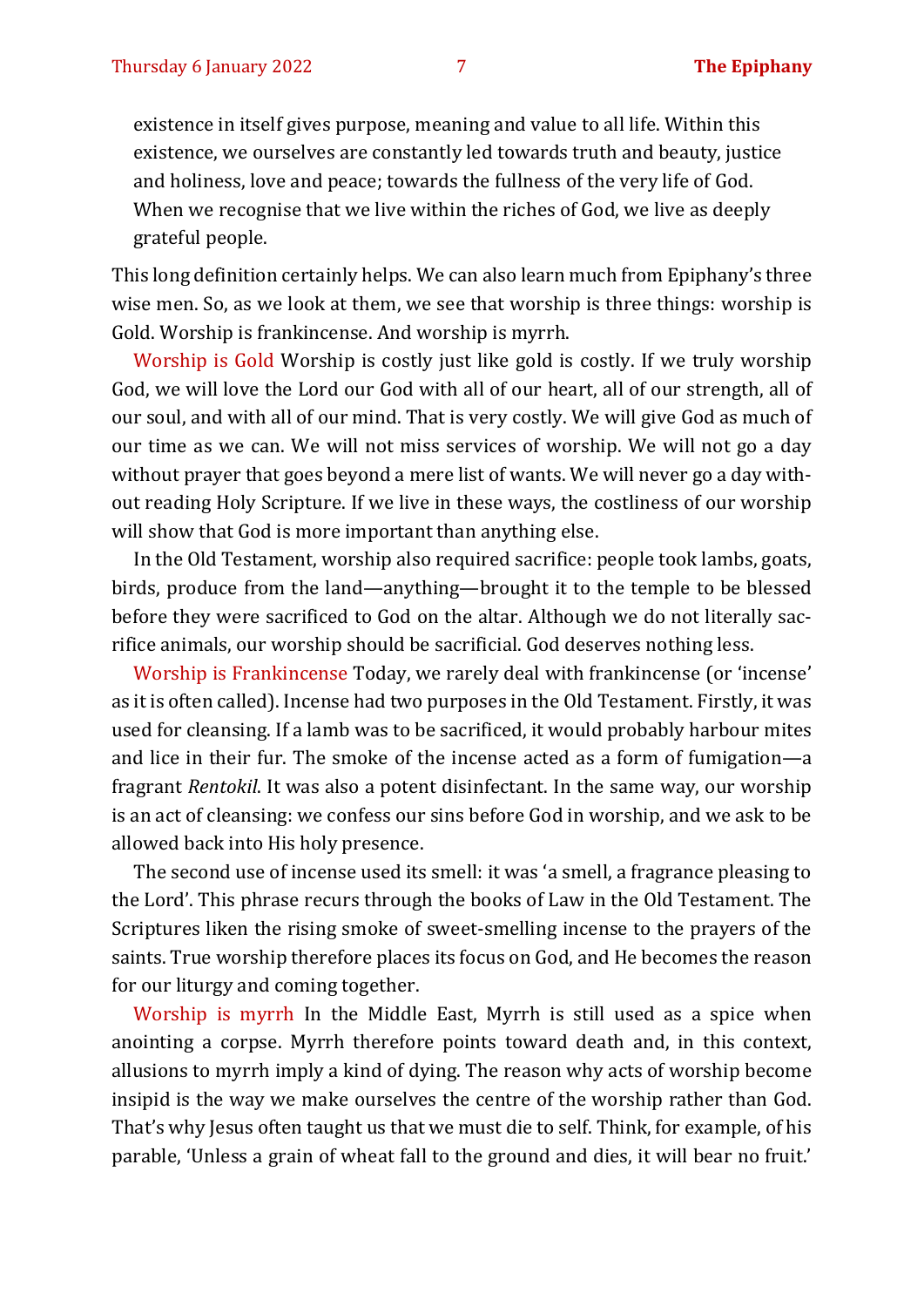Conversely, 'If we die before we die, we will not die when we do die.'

Worship is Gold because it is costly. Worship is frankincense because it points toward God. Worship is myrrh because it requires us to die to self. If we worship within this mindset, it becomes acceptable to God. So let us worship God now.

### **The Creed**

Do you believe and trust in God the Father,

the source of all being and life,

the one for whom we exist?

#### All **We believe and trust in him.**

Do you believe and trust in God the Son, who took our human nature, died for us and rose again?

#### All **We believe and trust in him.**

Do you believe and trust in God the Holy Spirit, who gives life to the people of God and makes Christ known in the world?

#### All **We believe and trust in him.**

This is the faith of the Church.

All **This is our faith. We believe and trust in one God, Father, Son and Holy Spirit. Amen.**

#### **Prayers of intercession**

Let us worship the Saviour with joy and make our prayer to our heavenly Father. The magi came from the east to worship your Son: Father, grant to Christians everywhere the spirit of adoration … Lord of glory,

#### All **hear our prayer.**

The infant Christ received gifts of gold, incense and myrrh: Father, accept the offering of our hearts and minds [*at the beginning of this year*] … Lord of glory,

All **hear our prayer.**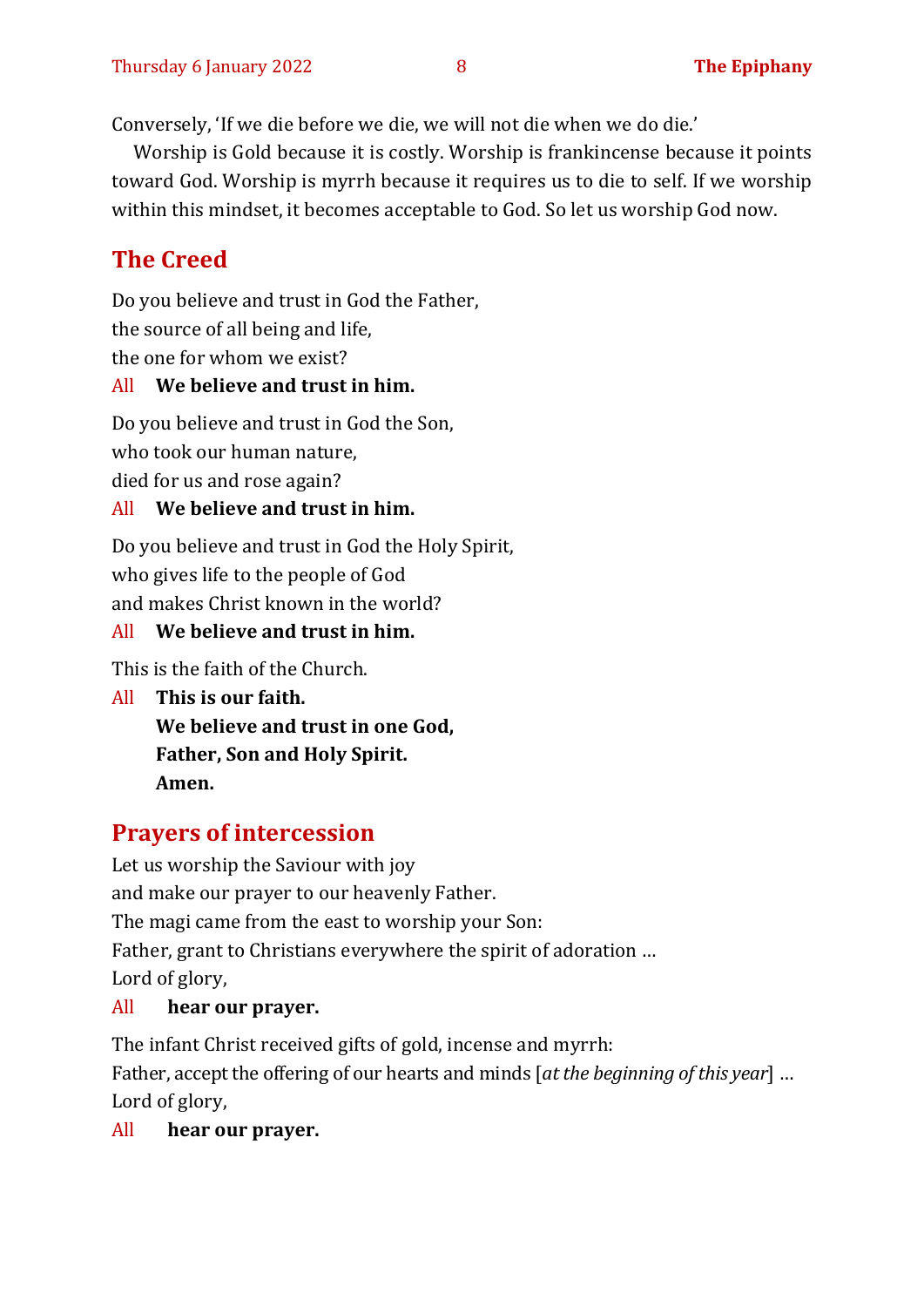The kingdoms of this world have become the kingdom of our Lord and of his Christ: Father, grant an abundance of peace to your world … Lord of glory,

#### All **hear our prayer.**

The Holy Family lived in exile and in the shadow of death:

Father, look in mercy on all who are poor and powerless, and all who suffer … Lord of glory,

#### All **hear our prayer.**

Your Son shared the life of his home and family at Nazareth: Father, protect in your love our neighbours, our families and this community of which we are a part … Lord of glory,

#### All **hear our prayer.**

Father, we rejoice in our fellowship with the shepherds, the angels, the magi, the Virgin Mary, Saint Joseph and all the faithful departed. In your unfailing love for us and for all people, hear and answer our prayers through your Son, our Saviour Jesus Christ.

#### All **Amen.**

Merciful Father,

All **accept these prayers for the sake of your Son, our Saviour Jesus Christ. Amen.**

#### **The peace**

Christ is our peace.

If anyone is in Christ, there is a new creation.

The old has passed away: behold, everything has become new.

The peace of the Lord be always with you,

#### All **And also with you.**

HYMN 3 **[Hail to the Lord's anointed](https://www.youtube.com/watch?v=Ab4Rl6ReIXQ)** (please click on this link to hear the hymn)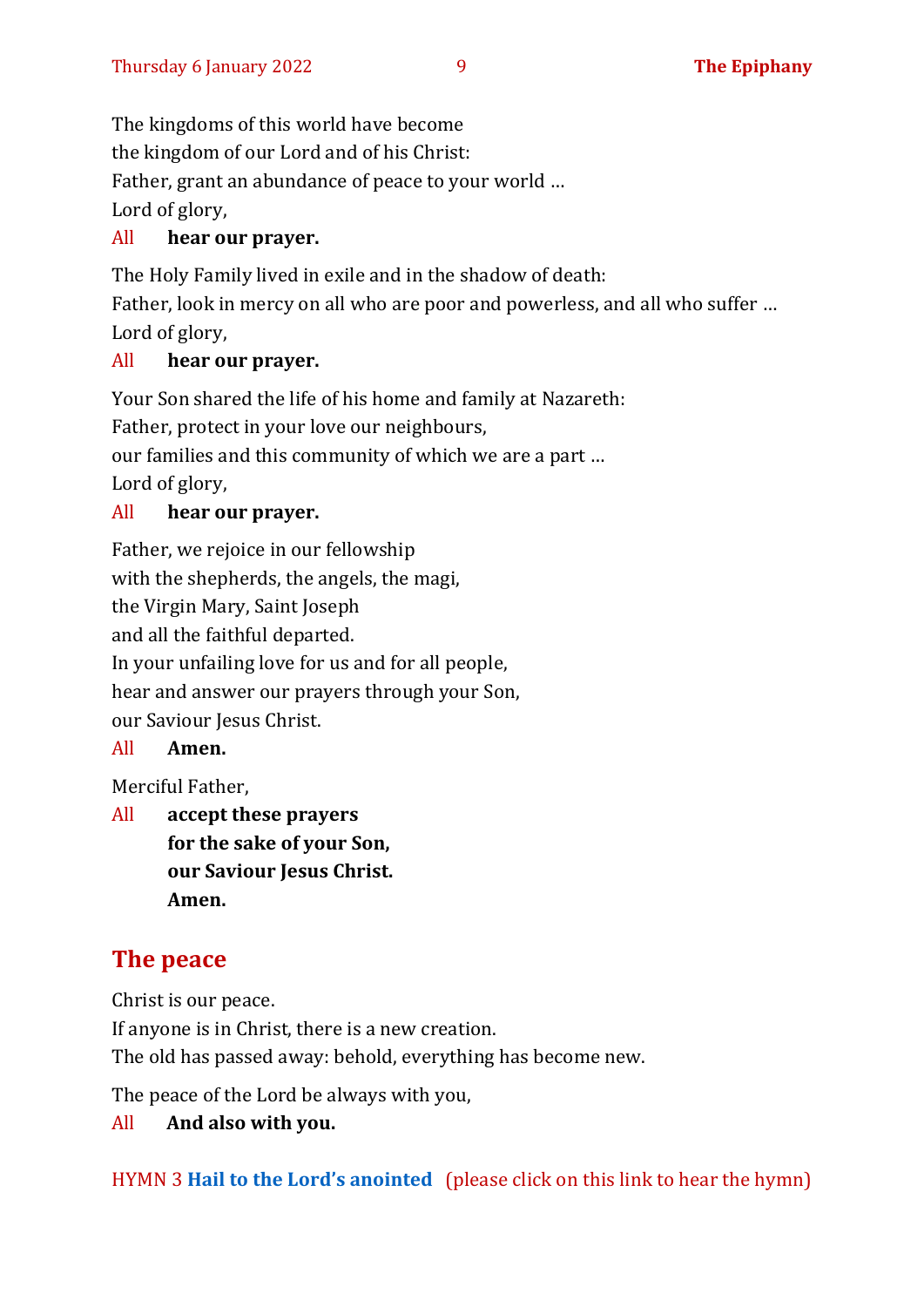The liturgy of the Communion Service appears below

## The Dismissal

May God the Father,

who led the wise men by the shining of a star to find the Christ, the Light from light, lead you also in your pilgrimage to find the Lord.

#### All **Amen.**

May God the Son,

who turned water into wine at the wedding feast at Cana, transform your lives and make glad your hearts.

#### All **Amen.**

May God the Holy Spirit, who came upon the beloved Son at his baptism in the river Jordan, pour out his gifts on you who have come to the waters of new birth.

#### All **Amen.**

And the blessing of God the Almighty, Father, Son and Holy Spirit, be with you no and remain with you always.

All **Amen.**

HYMN 4 **[As with gladness, men of old](https://www.youtube.com/watch?v=sp52sx2_GYs)** (click on this link to hear the hymn)

Go in peace to love and serve the Lord.

All **In the name of Christ. Amen.**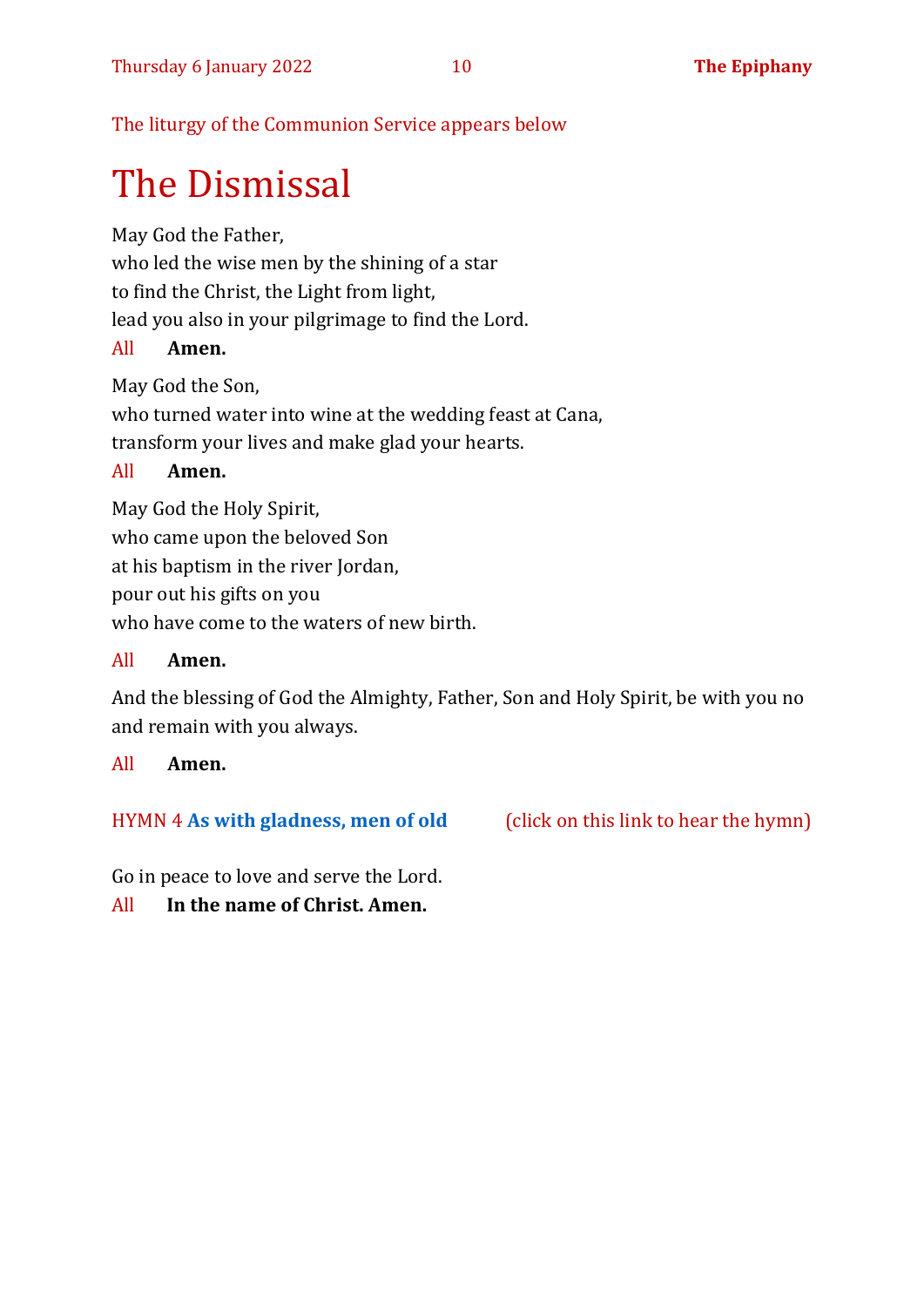## The Liturgy of the Sacrament

#### Eucharistic Prayer (prayer E)

The Lord be with you

#### All **and also with you.**

Lift up your hearts.

#### All **We lift them to the Lord.**

Let us give thanks to the Lord our God.

#### All **It is right to give thanks and praise.**

All honour and praise be yours always and everywhere, mighty creator, ever-living God, through Jesus Christ your only Son our Lord: for at this time we celebrate your glory made present in our midst. In the coming of the magi the King of all the world was revealed to the nations. In the waters of baptism Jesus was revealed as the Christ, the Saviour sent to redeem us. In the water made wine the new creation was revealed at the wedding feast. Poverty was turned to riches, sorrow into joy. Therefore with all the angels of heaven we lift our voices to proclaim the glory of your name and sing our joyful hymn of praise:

All **Holy, holy, holy Lord, God of power and might, heaven and earth are full of your glory. Hosanna in the highest. Blessed is he who comes in the name of the Lord. Hosanna in the highest.**

We praise and bless you, loving Father, through Jesus Christ, our Lord; and as we obey his command, send your Holy Spirit, that broken bread and wine outpoured may be for us the body and blood of your dear Son.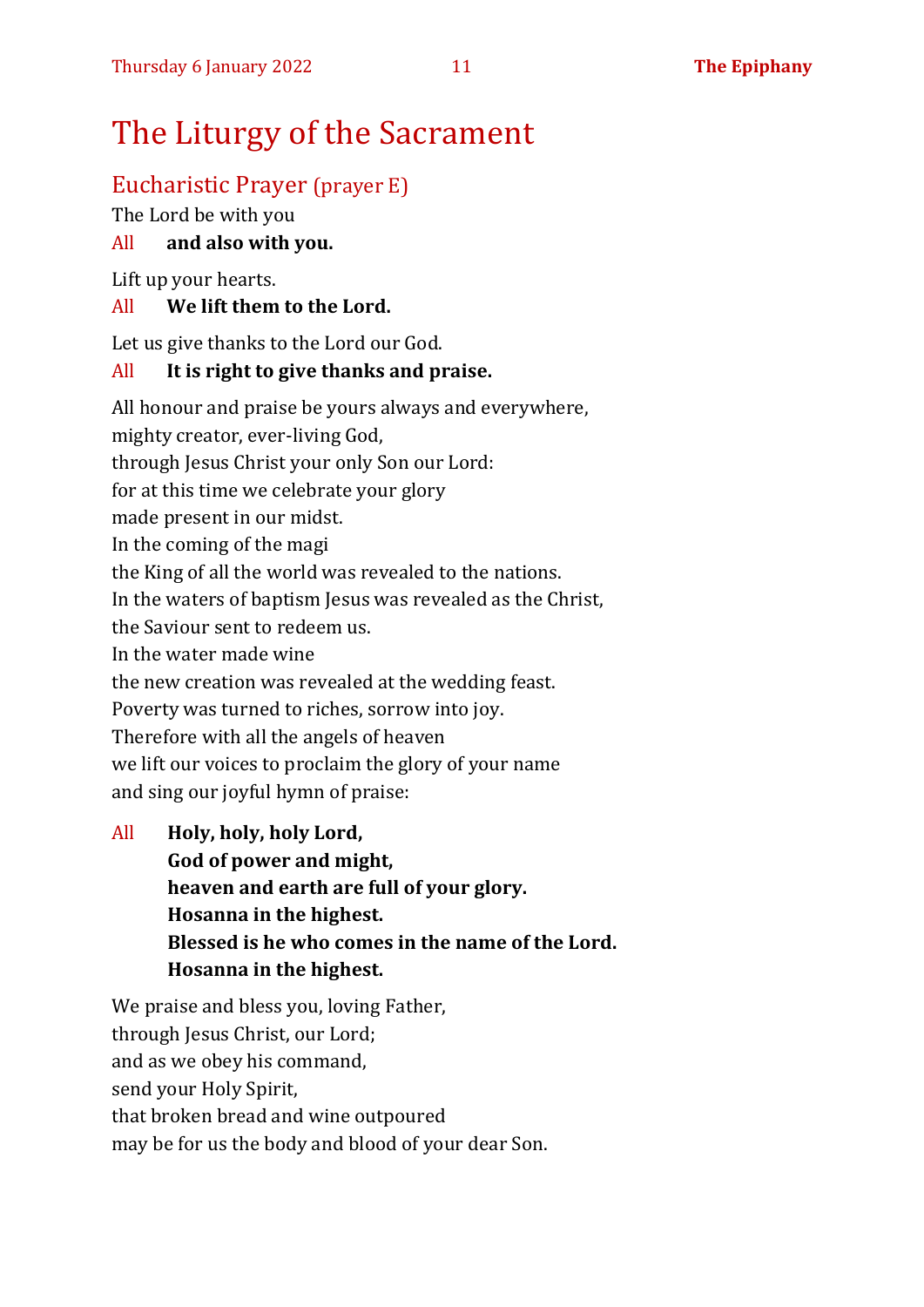On the night before he died he had supper with his friends and, taking bread, he praised you. He broke the bread, gave it to them and said: Take, eat; this is my body which is given for you; do this in remembrance of me.

When supper was ended he took the cup of wine. Again he praised you, gave it to them and said: Drink this, all of you; this is my blood of the new covenant, which is shed for you and for many for the forgiveness of sins. Do this, as often as you drink it, in remembrance of me.

So, Father, we remember all that Jesus did, in him we plead with confidence his sacrifice made once for all upon the cross.

Bringing before you the bread of life and cup of salvation, we proclaim his death and resurrection until he comes in glory.

Great is the mystery of faith:

All **Christ has died. Christ is risen. Christ will come again.**

Lord of all life, help us to work together for that day when your kingdom comes and justice and mercy will be seen in all the earth.

Look with favour on your people, gather us in your loving arms and bring us with worshipping Magi and all the saints to feast at your table in heaven.

Through Christ, and with Christ, and in Christ, in the unity of the Holy Spirit, all honour and glory are yours, O loving Father, for ever and ever.

All **Amen.**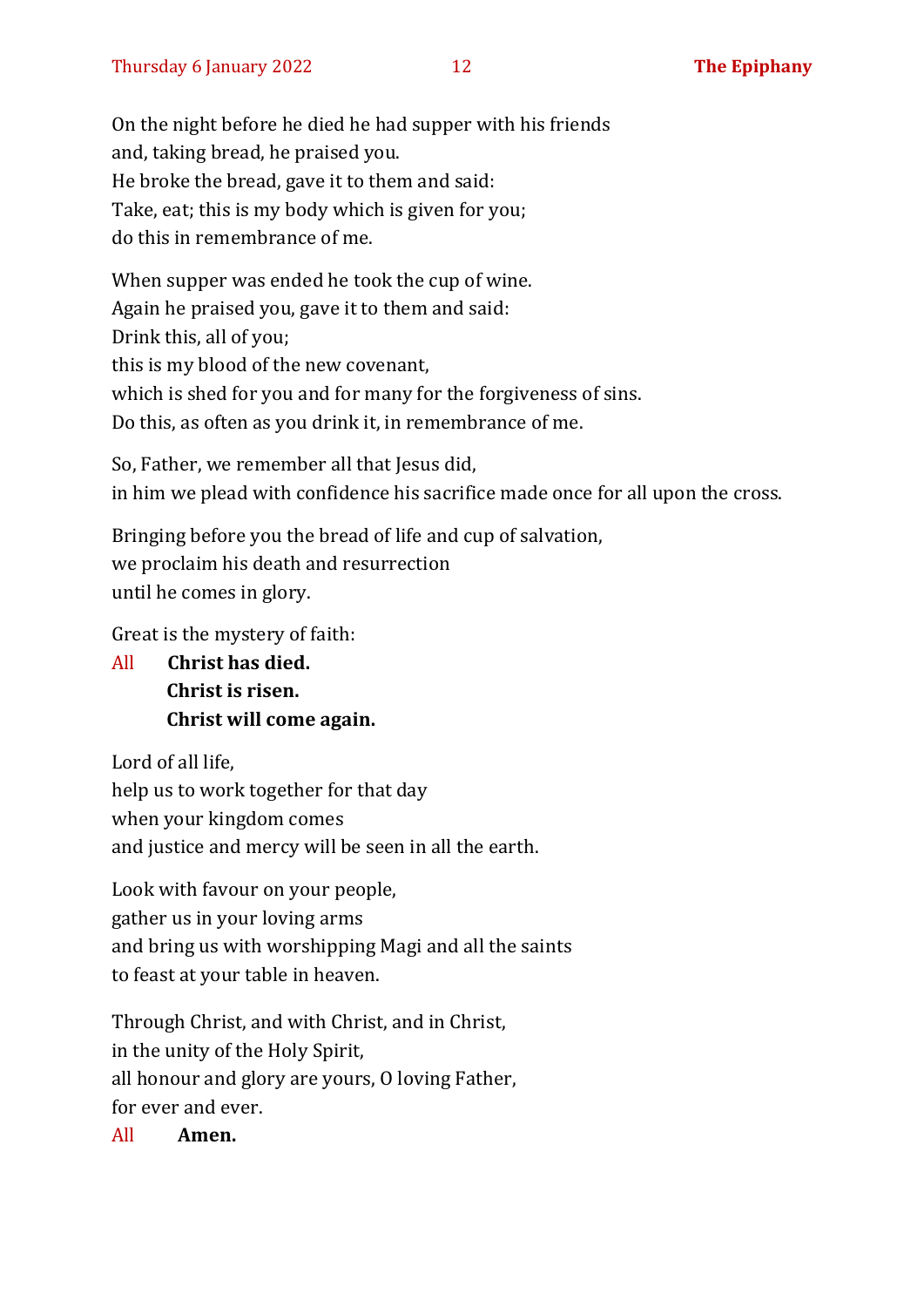#### The Lord's Prayer

As our Saviour taught us, so we pray

All **Our Father in heaven, hallowed be your name, your kingdom come, your will be done, on earth as in heaven. Give us today our daily bread. Forgive us our sins as we forgive those who sin against us. Lead us not into temptation but deliver us from evil. For the kingdom, the power,** 

**and the glory are yours now and for ever. Amen.**

#### Breaking of the Bread

We break this bread to share in the body of Christ.

- All **Though we are many, we are one body, because we all share in one bread.**
- All **Lamb of God,**

**you take away the sin of the world, have mercy on us.**

**Lamb of God, you take away the sin of the world, have mercy on us.**

**Lamb of God, you take away the sin of the world, grant us peace.**

Draw near with faith. Receive the body of our Lord Jesus Christ

which he gave for you,

and his blood which he shed for you.

Eat and drink in remembrance that he died for you,

and feed on him in your hearts

by faith with thanksgiving.